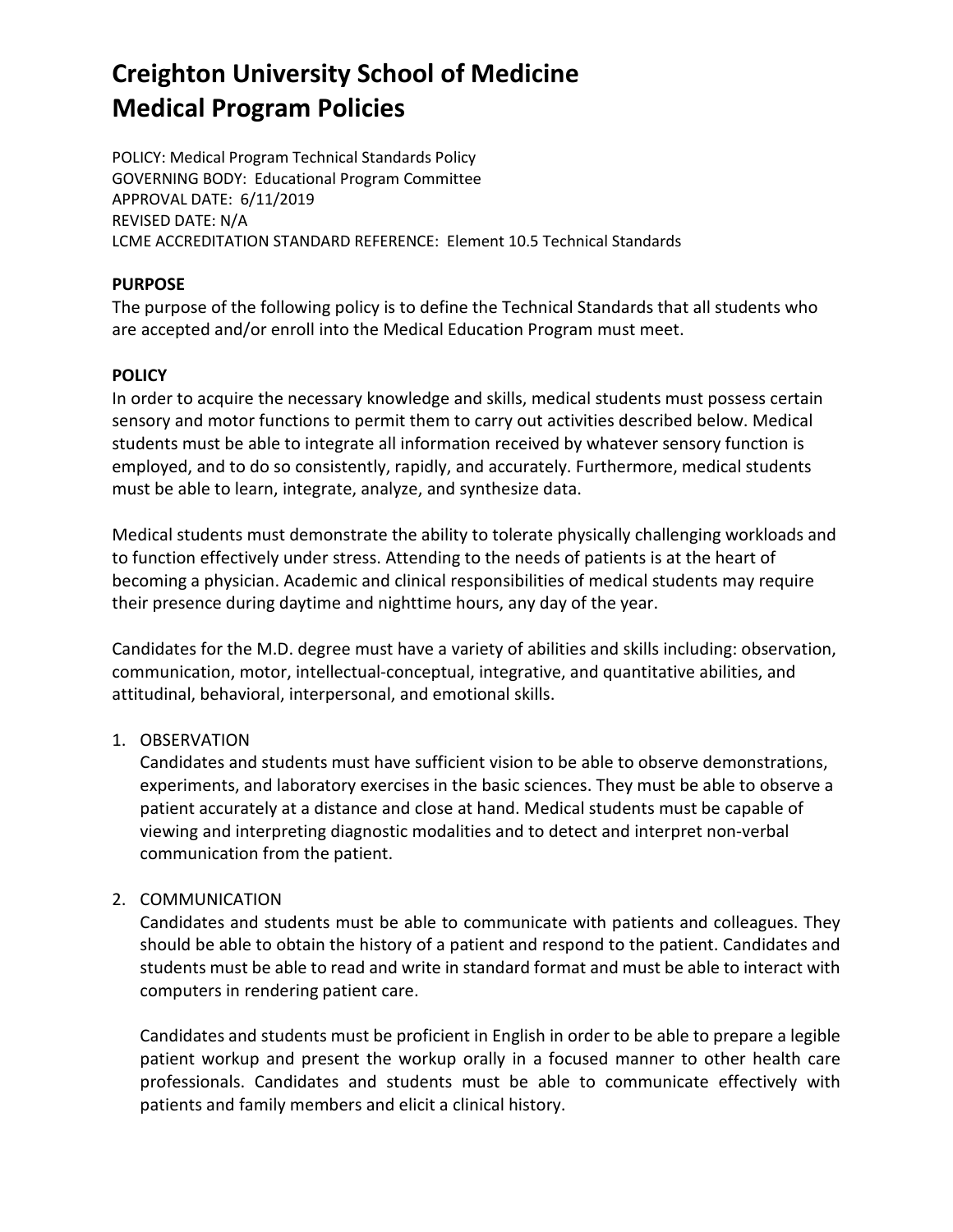POLICY: Medical Program Technical Standards Policy GOVERNING BODY: Educational Program Committee APPROVAL DATE: 6/11/2019 REVISED DATE: N/A LCME ACCREDITATION STANDARD REFERENCE: Element 10.5 Technical Standards

## 3. MOTOR

Candidates and students must have sufficient motor function so that they are able to execute movements reasonably required to take a history and to perform a physical examination, including the ability to inspect various physical signs and recognize normal versus abnormal findings. They must be able to elicit information from patients using the techniques of palpation, auscultation, percussion, and other diagnostic maneuvers. They must be able to execute motor movements reasonably required to provide general care and emergency treatment to patients in accordance with currently acceptable medical practice. Candidates and students must be able to utilize gross and fine manual palpation, touch, vibratory sensation and temperature sensation in describing and evaluating various body parts.

## 4. INTELLECTUAL-CONCEPTUAL, INTEGRATIVE AND QUANTITATIVE ABILITIES

Candidates and students must possess a range of skills that allows mastery of the complex body of knowledge that comprises a medical education. Candidates and students must be able to recall large amounts of information, perform scientific measurements, calculations, understand and cognitively manipulate three-dimensional models. Candidates and students must be able to learn effectively through a variety of modalities including but not limited to: classroom instruction, small group discussion, individual study of materials, preparation and presentation of written and oral reports and use of computer-based technology. Candidates and students must exhibit reasoning abilities sufficient to analyze and synthesize information from a wide variety of sources. The goal of the student will be to render patient care by solving difficult problems, making diagnostic and therapeutic decisions in a timely fashion.

## 5. ATTITUDINAL, BEHAVIORAL, INTERPERSONAL AND EMOTIONAL ATTRIBUTES Because the medical profession is governed by generally accepted ethical principles and by state and federal laws, candidates and students must have the capacity to learn and understand these values and laws to perform within their guidelines. Medical students must be able to relate to patients as well as staff and colleagues with honesty, integrity, nondiscrimination, self-sacrifice and dedication. Medical students must be able to develop mature, sensitive and effective relationships with patients. Medical students must be able to identify personal reactions and responses, recognize multiple points of view, and integrate these appropriately into clinical decision-making. Medical students must be able to communicate and care for, in a non-judgmental way, persons whose culture, sexual orientation, or spiritual beliefs are different from their own. Candidates and students must be able to examine and treat the entire patient, male or female, regardless of the social,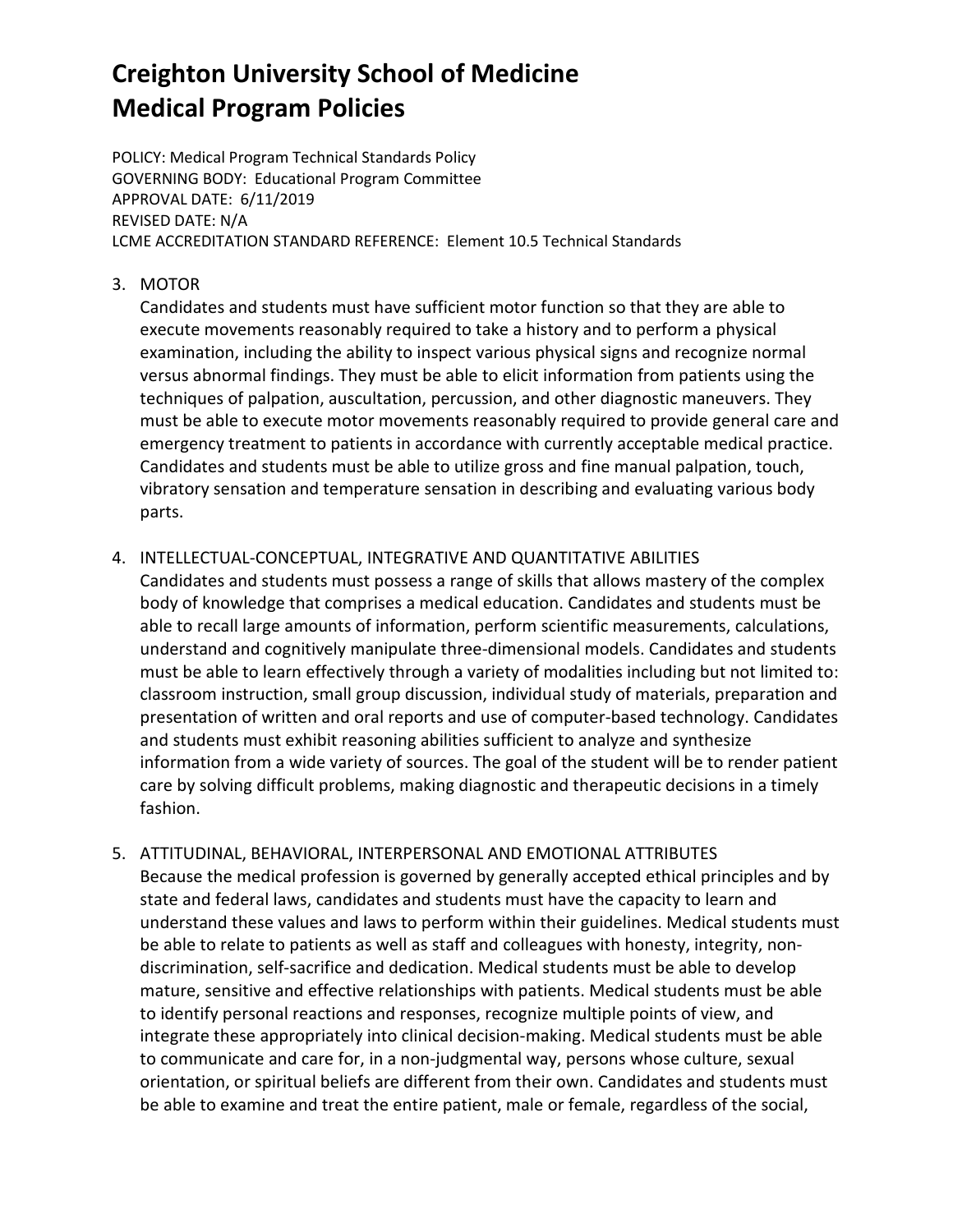POLICY: Medical Program Technical Standards Policy GOVERNING BODY: Educational Program Committee APPROVAL DATE: 6/11/2019 REVISED DATE: N/A LCME ACCREDITATION STANDARD REFERENCE: Element 10.5 Technical Standards

cultural, or religious beliefs of the candidate or student.

Candidates and students must be of sufficient emotional and mental health to utilize fully their intellectual abilities, to exercise good judgment, to complete patient care responsibilities promptly and to relate to patients, families and colleagues with courtesy, compassion, maturity and respect. Candidates and students must be able to modify their behavior in response to constructive criticism. They must be capable of being nonjudgmental when caring for a patient and not let their own personal attitudes, perceptions and stereotypes compromise care of the patient.

### **PROCEDURE**

In evaluating applicants for admission and in preparing candidates for the M.D. degree, it is essential that the integrity of the curriculum be maintained. That those elements deemed necessary for the education of a physician be preserved and that the health and safety of patients be maintained. While reasonable accommodation can be made for certain disabilities on the part of the student or candidate, those candidates and students who are disabled will be held to the same fundamental standards as their non-disabled peers.

The Creighton University School of Medicine will consider for admission any candidate who demonstrates the ability to perform the skills and abilities specified in these technical standards with or without reasonable accommodation consistent with the Americans with Disabilities Act. Candidates for the M.D. degree will be assessed on a regular basis according to the Academic Standards and the Technical Standards of the School of Medicine on their abilities to meet the requirements of the curriculum. Students interested in requesting accommodation(s) are encouraged to follow the procedures outlined in Medical Education Program Disabilities Policy.

## **SCOPE**

This policy applies to all students who are accepted and/or enroll into the Medical Education Program.

### **ADMINISTRATION AND INTERPRETATION**

The Educational Program Committee is responsible for the interpretation of this policy with input from the Admissions Committee. Please forward questions to the Chair of the Educational Program Committee.

### **AMENDMENT**

This policy may be amended by majority vote of the School of Medicine Medical Education